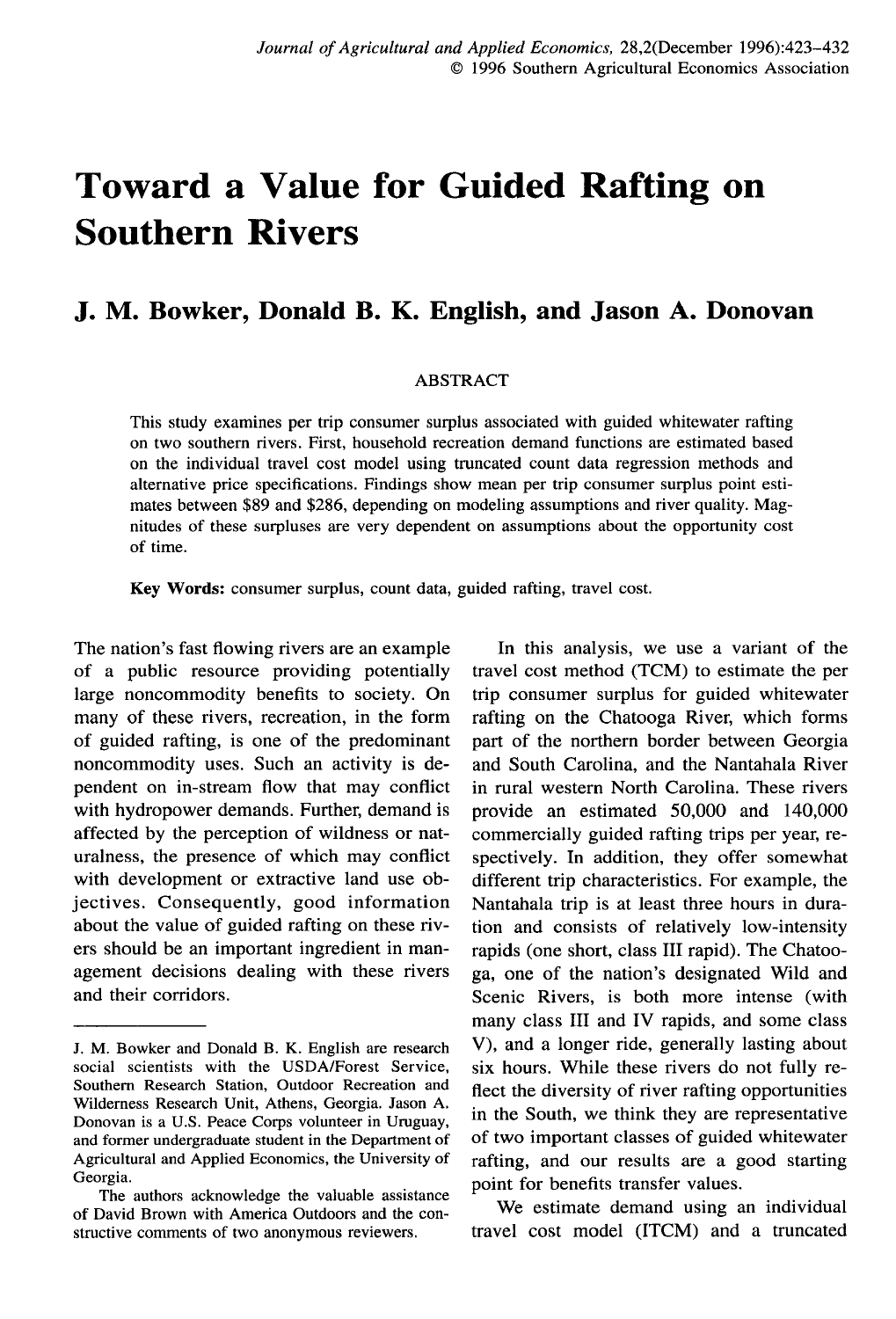sample based on guide records. In the process, we propose a method of dependent variable creation which reasonably circumvents the lack-of-dispersion problem endemic to individual travel cost modeling. We also examine differences between the use of imputed travel costs based on distance and a cost-per-mile factor, and reported travel costs based on a detailed expenditure survey. Finally, we assess the influence of an imputed travel time cost across each model.

## **Methods**

The travel cost method is based on reported behavior and a number of assumptions, foremost of which is that individuals perceive and respond to changes in the trdvel-related component of the cost of a visit to a recreation site in the same way as they would respond to a change in admission price (Freeman). TCM in its various forms (see, e.g., Fletcher, Adamowicz, and Graham-Tomasi; Smith; or Ward and Loomis) has been lauded for its behavioral base and is generally accepted for estimating nonmarket use value in water resources related studies (U.S. Water Resources Council).

Economic surplus may be derived via the TCM construct indirectly by developing a quantity (trip)/price (travel cost) relationship empirically and solving for Marshallian or income-constant consumer surplus. The theoretically more appealing Hicksian measures can also be easily obtained (Creel and Loomis). However, in situations where income effects are small, including most outdoor recreation trips, Marshallian and Hicksian measures should be reasonable approximations.

In general, TCM is not without its limitations. The most obvious of these is its limitation to use value. Moreover, as Randall points out, it is still an indirect or inferential means for quantifying values. As such, in spite of its direct link to actual behavior, some "art" is required to get from reported trips to consumer surplus. Also, from an ex ante policy analysis perspective, TCM is quite limited in its capacity to provide information on multiple management alternatives. This limitation arises because sampling is generally necessary under each alternative. Although the hedonic TCM (Brown and Mendelsohn) and a generalized TCM (Smith, Desvouges, and Fisher) have been developed to circumvent the latter limitation, these approaches are themselves limited by rigid assumptions in visitation, model structure, and data requirements. A hybrid form of TCM, based on travel costs and intended behavior in response to changes in costs or site characteristics, has also been used (see Ribaudo and Epp; Ward; Teasley, Bergstrom, and Cordell; Layman, Boyce, and Criddie). Because of its hypothetical nature, however, this hybrid suffers from many of the same criticisms as contingent valuation.

The two most frequently used TCM empirical approaches are the zonal or aggregate approach and the individual approach. The zonal model (ZTCM) was the first to be developed and is still widely used (English and Bowker; Bergstrom and Cordell; Hellerstein; Richards et al.). It is based on establishing a relationship between per capita participation rates at a site from various geographic origin zones and the costs incurred in travel from the origin zone to the given site. The individual travel cost model (ITCM) is conceptually similar to the zonal model; however, the travel cost/trip relationship is based solely on individual observations. Good examples of ITCM applications in recreation include the works of Adamowicz, Fletcher, and Graham-Tomasi; Creel and Loomis; and Englin and Shonkwiler.

Arguments favoring ITCM over ZTCM include the better capability of the former to address:  $(a)$  statistical efficiency,  $(b)$  theoretical consistency in modeling individual behavior, (c) avoidance of arbitrary zone definitions, and (d) increased heterogeneity among populations within zones. In addition, statistical methods are now available for dealing with the integer nature of individual trip demand and zero truncation common to choice-based samples (Creel and Loomis; Yen and Adamowicz). Nevertheless, in defending ZTCM, Hellerstein makes the important point that truncated individual models rest on the presumption that all nonvisitors have the same demand parameters as visitors. If such is not the case, truncated individual models may be more biased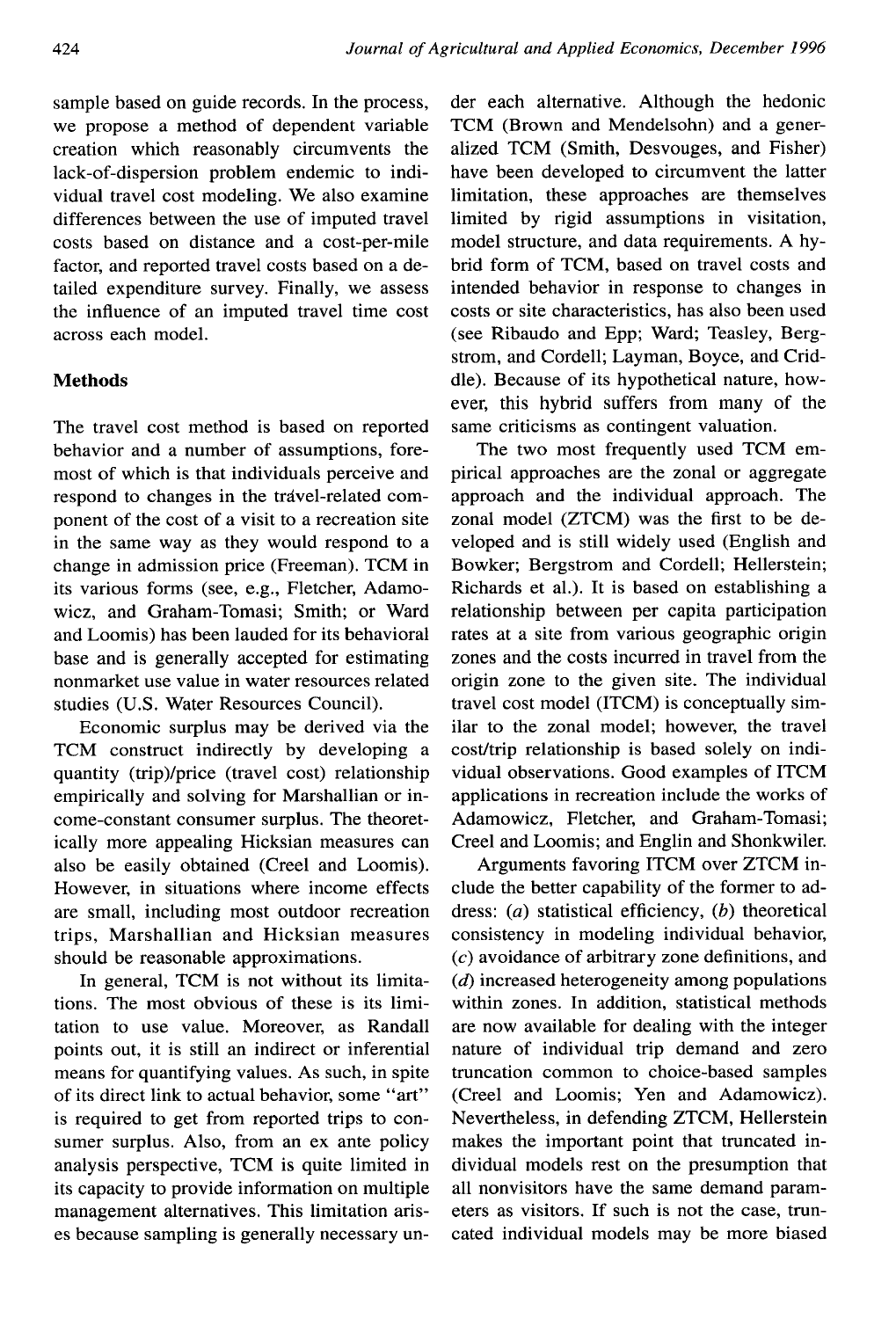than zonal models which incorporate nonvisitor information. This is an important caveat if results are intended for extrapolation to the population at large rather than to the subpopulation of users.

### **Data and Empirical Models**

Data for the majority of recreation demand analyses are obtained via on-site sampling. While popular, this sampling format is often expensive and leaves the researcher with a sample that is both zero-truncated and usually endogenously stratified (Shaw). Alternatively, when site users and potential site users can be identified (for example, by the purchase of a hunting license), a randomly drawn mail survey allows for collection of both participant and nonparticipant information which is neither endogenously stratified nor truncated. Unfortunately, most recreation activities are without a hunting license analog.

This study falls between the two cases above. Here, a two-part sampling process is employed. First, in cooperation with America Outdoors, for each of the two rivers, a random sample of names was drawn from outfitter records comprised of those individuals who used outfitter services on that river in 1993. The quantity of names drawn was proportional to the outfitters' share of annual commercial use. For the Chatooga, 955 names were drawn, while the sample for the Nantahala consisted of 1,394 names.

Because only commercially guided rafting participants are eligible to be sampled, the data are zero-truncated. However, the probability of selection was independent of the number of trips taken, thus avoiding the problem of endogenous stratification. A six-page questionnaire eliciting information on trips, expenditures, and various socioeconomic variables was then mailed to the identified individuals. Cost constraints precluded follow-up mailings. A total of 398 surveys were returned from the Chatooga sample (for a response rate of 41.6%) and 394 from the Nantahala sample (a 28.3% response rate). Of these, there were 369 and 376 usable questionnaires for the Chatooga and Nantahala, respectively.

The individual travel cost demand model can be generally specified as follows:

$$
(1) \text{ TRIPS}_{i} = g(TCOST_{v} \text{ INC}_{v} \text{ SUB}_{v} \text{OTH}_{i}) + u_{v}
$$

where, for the ith demand unit, *TRIPS* is the quantity demanded, *TCOST* is the travel cost per trip, *INC* is the budget constraint, *SUB* is the price of an alternative site, *OTH* represents a vector including other relevant variables (e.g., other socioeconomic and site attributes), and  $u$  is random disturbance.

Depending on the type of recreation activity, the definition of a trip may vary. Usually, the unit of observation is the individual, and hence trips by individuals are combined with individual travel costs, income, and other variables to estimate a demand model. Such a structure works well for situations where participation and costs are individual in nature and individuals can be clearly targeted in the sampling. Examples could include activities like hunting, fly fishing, or hiking.

An alternative is to target households as the demand unit. This approach is useful for situations where a unit of supply (e.g., a campsite) can be jointly consumed by a group or family without individual price discrimination. However, for guided rafting, defining trips solely on a per household basis can be misleading. For example, a trip for a household of two would result in the consumption of two spaces in a raft, whereas a household of six would consume six spaces.

In this study, we propose an alternative dependent variable construct. While we sample households, we define the unit of consumption, a person-trip, as taking a place in the guided raft. Hence, a household wherein two members visited the site twice in a given year would have purchased four trips. Similarly, a family of four who visited the site once during the year also would have purchased four trips, This definition of the dependent variable is important for several reasons. First, both of these rivers have commercial use capacities set by the USDA/Forest Service that control the number of per person trips per year. Second, the definition helps circumvent the common empirical malady of low dispersion in the de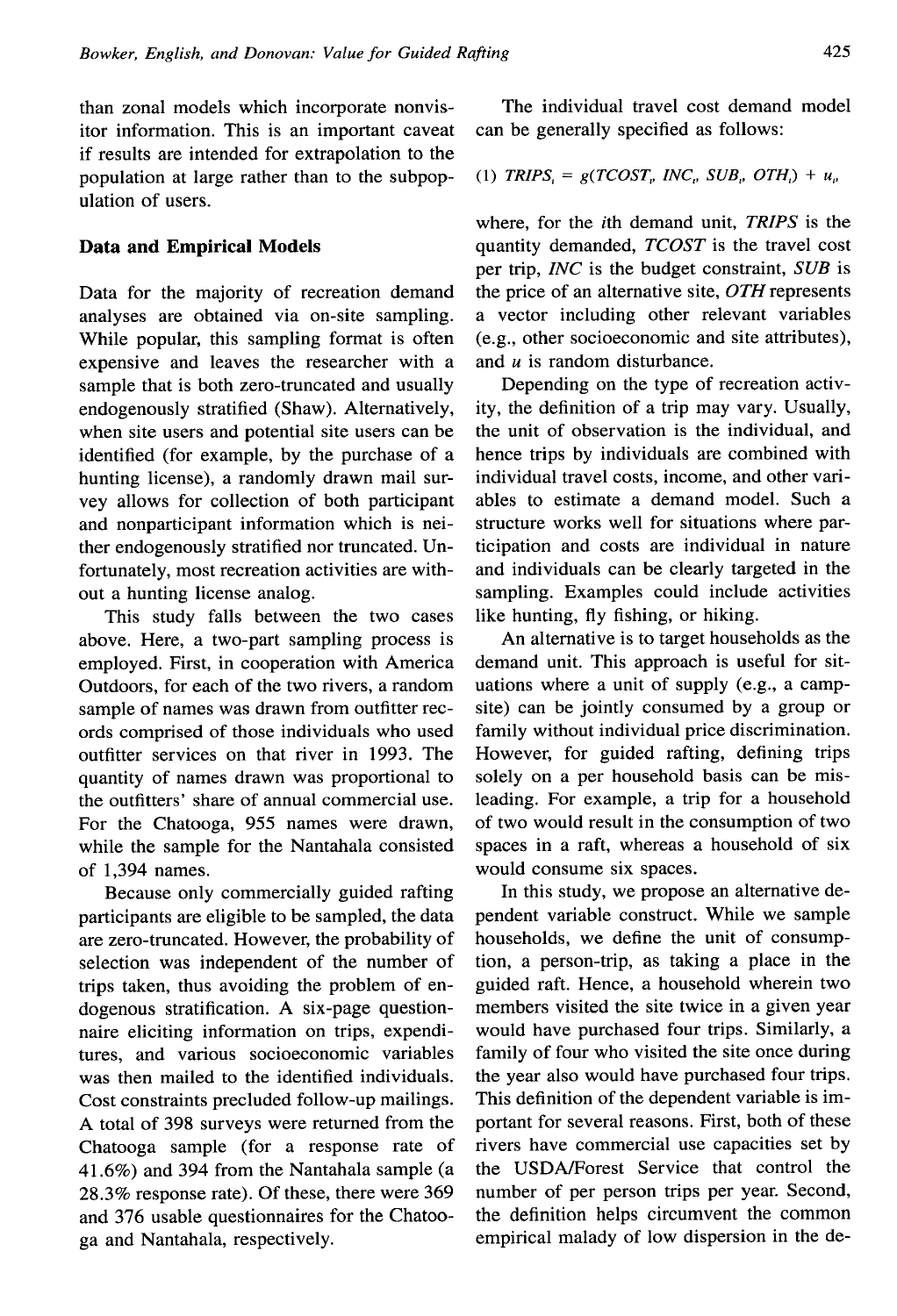pendent variable when the activity is not likely to be repeated frequently within the relevant time frame (Ward and Loomis). Finally, the additional cost of having another person on the trip is nontrivial given that outfitter fees are a relatively large portion of per trip costs. Compare this to an activity like camping, where the use fees are per vehicle or per camp site, or where travel is the primary trip cost determinant. For these kinds of activities where there is less exclusivity and direct per person fees are minimal, a more standard trip definition may be appropriate. Alternatively, surveying only individuals could lead to an undercount of spaces purchased in the raft.

Defining trip cost in TCM models is and will continue to be a subject of debate and researcher judgments. In-transit costs may be based on respondents' reported trip costs or costs imputed from some researcher-imposed mileage rate(s). Using mileage rates reduces information needed from respondents but assumes linearity between cost and mileage. It also imposes homogeneous per mile costs in the sample which, as Randall argues, contributes to questions regarding the use of TCM to generate cardinal welfare measures. Gathering actual cost information allows for greater variability in trip cost data but affords an increased probability of response or recall bias, along with differences in what individuals perceive as costs (Ward and Loomis).

The inclusion of time costs, both in-transit and on-site, is also subject to considerable debate. Theoretically, Freeman demonstrates that both kinds of time costs should be included. However, he points out a number of problems which continue to plague applied researchers. One is the inability of a large portion of the sample to easily substitute between working increased hours at their normal (or overtime) wage rate and leisure time. Another is the possibility of utility or disutility resulting from work, travel, or on-site time, thereby rendering the full wage rate a potentially poor measure of the shadow cost of time. Freeman also notes that while most surveys elicit a pretax income measure, a more realistic wage rate would be derived from after-tax income. McConnell states that judgments about time and the cost

of time have been dominated by theoretical considerations rather than empirical results, and that a measure of the cost of time may be considered "good" when it yields an ''appropriate" measure of consumer surplus.

In the present study, we estimate our empirical models over a range of three time costs and two in-transit pecuniary cost measures. Hence, for each of the two rivers, six different definitions for *TCOST are* used. In the first case, reported per visit household expenses for travel were divided by the number of household participants with no time cost included. The second and third versions, based on reported costs, append a round-trip time cost to the zero time cost case, using  $25\%$  and  $50\%$ , respectively, of the household wage rate.<sup>1</sup> This, too, is divided by the number of participants.

Recognizing the possibility of recall bias, we calculate imputed time cost versions of the above three models wherein in-transit pecuniary costs per household visit consisted of the product of reported round-trip distance and a 9.2 $\varphi$ /mile variable cost factor divided by the number of household participants.<sup>2</sup> As they were essential to the trip, per person outfitter fees were included in all of the travel cost scenarios. However, lodging and miscellaneous items such as film or souvenirs were not included.

Because both imputed costs are based on national average vehicle operating costs and reported transportation costs, we are able to assess the congruency between these two accepted methods of assigning costs per mile in TCM studies. Oddly, the great majority of TCM studies appear to simply assign an arbitrary cost per mile, often as high as  $25¢$  (Englin and Shonkwiler).

<sup>&</sup>lt;sup>1</sup> We use the common procedure of dividing annual reported pretax income by 2,000 to obtain the wage rate. As with in-transit expenses and outfitter fees, the household time cost is divided across the participants on a given visit.

<sup>2</sup>According to a national vehicle study performed by Runzheimer and Company of Rochester, Wisconsin, the U.S. average variable cost of operating a mid-size car in 1994 was \$0.092/mile, with costs for 1994 ranging from \$0.077 for compacts to \$0.13 for large cars (Mateja).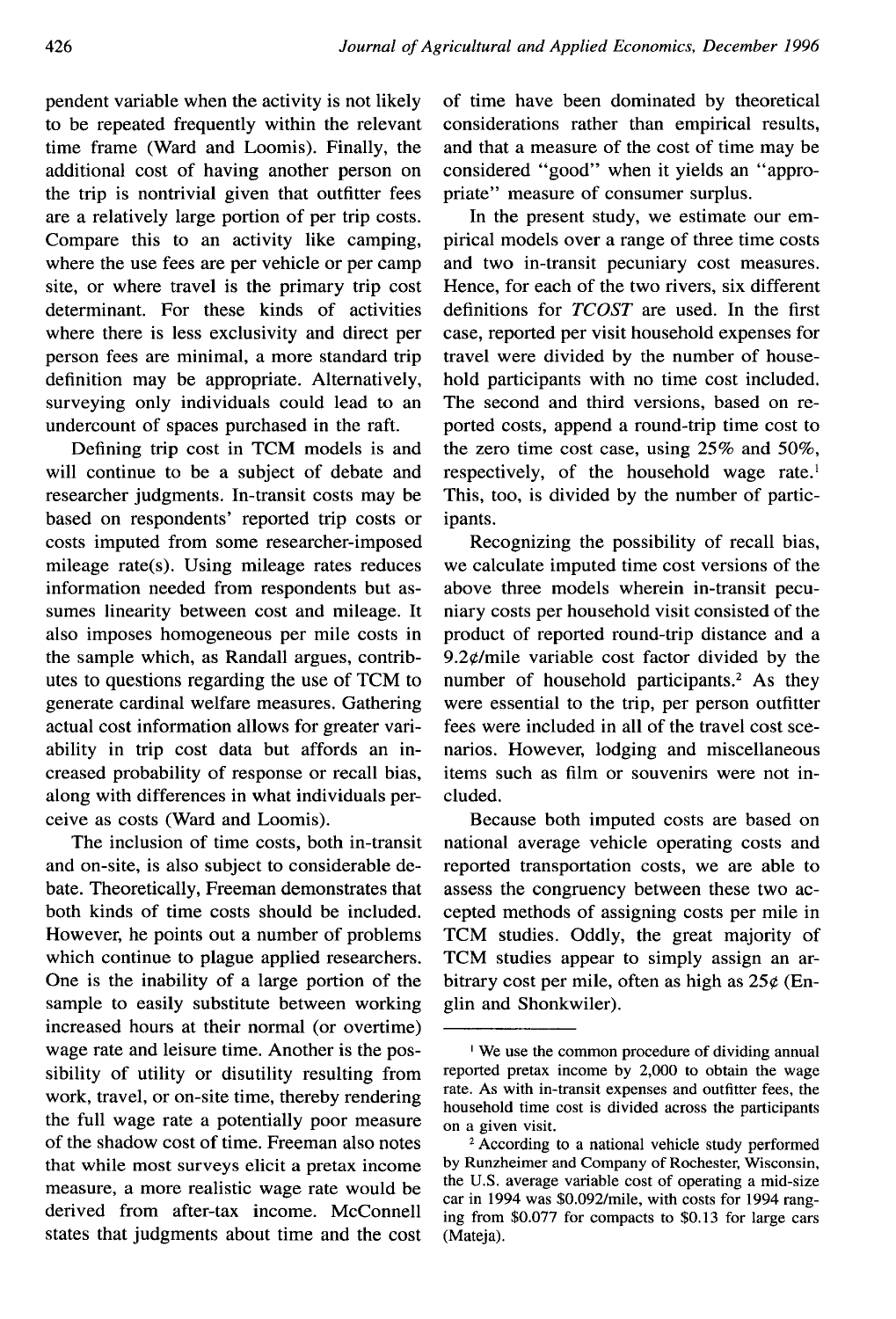Income  $(INC)$  was defined as annual gross household income. A binary variable, *SUB,* was used to account for substitution. The issue of substitution, whether in site- or activitybased recreation demand models, is unresolved, and choice of a substitute variable remains arbitrary. Hellerstein used an imputed substitution price based on the site nearest the destination having similar characteristics. Such an approach assumes site rather than activity substitution, and that one is headed in the general direction of the chosen site. It can as easily be argued that the substitute site should be the one closest to the individual's origin. Alternatively, Bergstrom and Cordell used a supply index based on the availability of a combination of alternative activities proximal to the individual's origin. This approach assumes activity rather than site substitution. Among the respondents in our samples, more than 50% reported that they would have stayed home or gone to work rather than substitute another site or activity. While given the opportunity, only a small proportion reported specific alternative sites. Hence, we felt a binary variable  $(SUB = 1$  if respondent intends to go to another site or activity, and  $SUB = 0$ otherwise) appropriate, although the substitution issue clearly merits further research.

Additional variables for the Chatooga included previous experience (PRE) and time on-site (TIM). For the Nantahala, previous experience was included, but time on-site was left out because of the uniformity of the trip length in the sample. Finally, both specifications included a variable  $(OSTTE)$  to account for visiting other sites provided that rafting was the primary purpose for the trip.

The individual travel cost models were estimated using truncated Poisson (TP) and truncated negative binomial (TNB) estimators, as described in Creel and Loomis or in Yen and Adamowicz. These estimators are increasingly used in recreation demand research because of their ability to address the integer nature of trips and to correct for zero truncation (Englin and Shonkwiler). The TP density for each of N independent individuals in a sample is

(2) 
$$
f(Y_i = y_i | Y_i > 0) = \frac{\exp(-\lambda_i)\lambda_i^{y_i}}{y_i! [1 - \exp(-\lambda_i)]},
$$

$$
y_i = 1, 2, ..., \quad i = 1, 2, ..., N,
$$

where  $Y_i$  is a discrete random variable for trips and  $y_i$  is the realized integer value. The location parameter,  $\lambda_{n}$ , is conventionally parameterized as an exponential function of a vector of independent variables,  $\lambda_i = \exp(x_i\beta)$ , allowing a regression model to be estimated by maximum likelihood. The likelihood function for the TP is

(3) 
$$
\ln L = \sum_{i=1}^{n} \left[ -\lambda_{i} + y_{i} x_{i} \beta - \ln(y_{i}!) - \ln(1 - \exp(-\lambda_{i})) \right].
$$

Analogously, for the TNB, the density and log-likelihood functions are, respectively,

(4) 
$$
f(Y_i = y_i | Y_i > 0) = \frac{\Gamma\left(\frac{1}{\alpha} + y_i\right)}{\Gamma\left(\frac{1}{\alpha}\right) \Gamma(y_i + 1)}
$$

$$
\cdot \frac{(\alpha \lambda_i)^{y_i} (1 + \alpha \lambda_i)^{-(1/\alpha + y)}}{1 - (1 + \alpha \lambda_i)^{-(1/\alpha)}},
$$

$$
y_i = 1, 2, \ldots, i = 1, 2, \ldots, N; \alpha > 0,
$$

and

(5) 
$$
\ln L = \sum_{i=1}^{n} \left[ \ln \Gamma \left( \frac{1}{\alpha} + y_{i} \right) - \ln \Gamma(y_{i} + 1) - \ln \Gamma \left( \frac{1}{\alpha} \right) + y_{i} \ln(\alpha) + y_{i} x_{i} \beta - \left( \frac{1}{\alpha} + y_{i} \right) \ln(1 + \alpha \lambda_{i}) - \ln(1 - (1 + \alpha \lambda_{i})^{-(1/\alpha)}) \right],
$$

where  $\Gamma(\cdot)$  represents the gamma function.

The original sample was trimmed according to two popular conventions to include only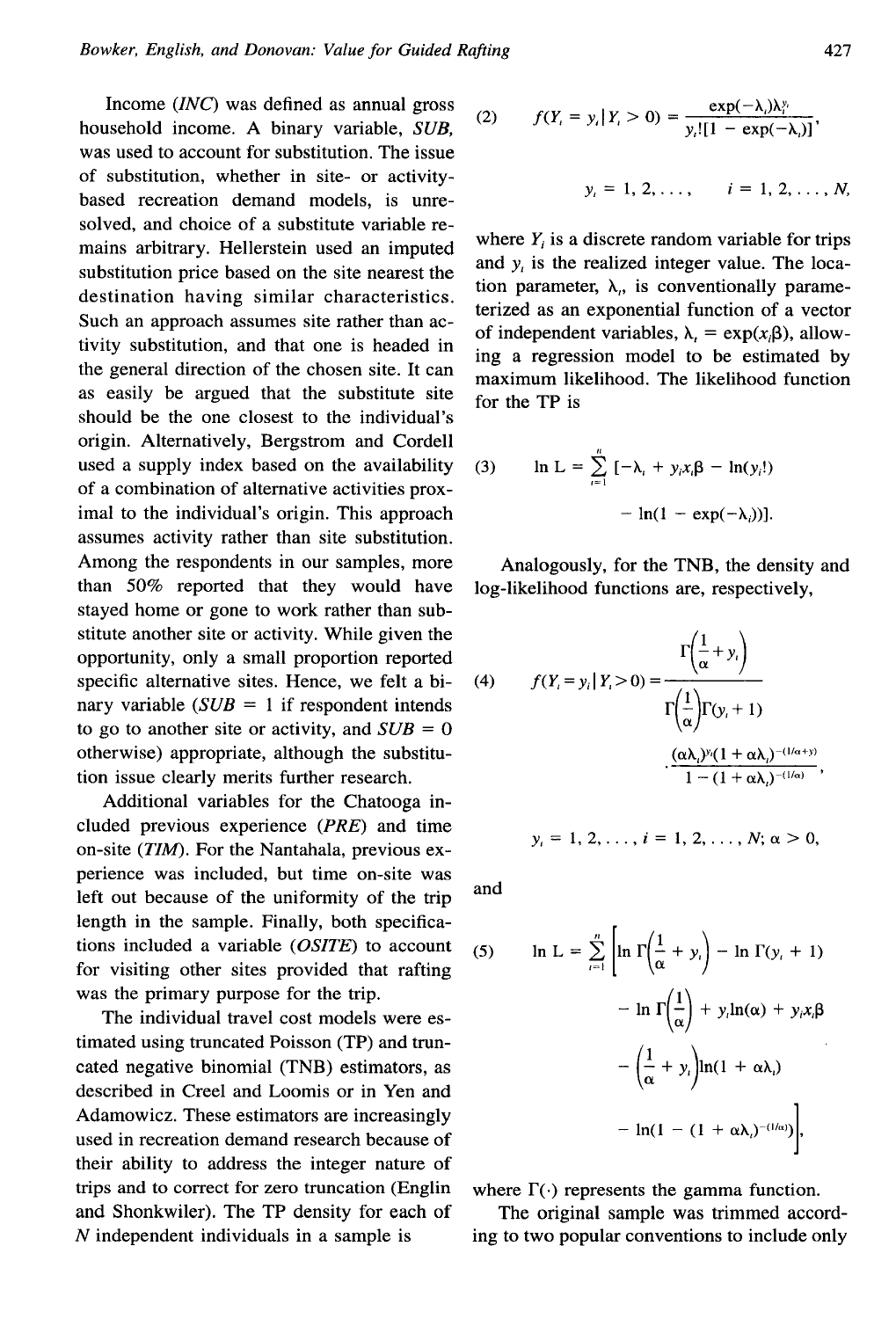| Variable                   | <b>Reported Costs</b>       |                             |                             | <b>Imputed Costs</b>        |                             |                             |       |
|----------------------------|-----------------------------|-----------------------------|-----------------------------|-----------------------------|-----------------------------|-----------------------------|-------|
|                            | 0% Wage                     |                             | 25% Wage 50% Wage           |                             | 0% Wage 25% Wage 50% Wage   |                             | Mean  |
| <b>CONSTANT</b>            | .9232                       | .6624                       | .5365                       | .9964                       | .8761                       | .7356                       | 1     |
| <b>TCOST</b>               | $(4.732)*$<br>$-.0072$      | (3.453)<br>$-.0052$         | (2.839)<br>$-.0035$         | (5.271)<br>$-.0084$         | (4.839)<br>$-.0055$         | (4.096)<br>$-.0037$         |       |
| INC                        | (5.972)<br>.0034<br>(1.442) | (7.117)<br>.0065<br>(2.789) | (7.910)<br>.0074<br>(3.280) | (8.098)<br>.0039<br>(1.676) | (8.133)<br>.0056<br>(2.473) | (8.709)<br>.0064<br>(2.882) | 61.47 |
| <b>SUB</b>                 | $-.0089$<br>(.6980)         | $-.0736$<br>(.5830)         | $-.0682$<br>(.5470)         | $-.1156$<br>(.9340)         | $-.1362$<br>(1.095)         | $-.1274$<br>(1.030)         | .5381 |
| <b>TIM</b>                 | .3502<br>(3.849)            | .4031<br>(4.240)            | .3702<br>(3.873)            | .4717<br>(5.046)            | .3900<br>(4.234)            | .3599<br>(3.837)            | .4763 |
| <b>PRE</b>                 | .5034<br>(3.580)            | .6111<br>(4.421)            | .6120<br>(4.516)            | .5709<br>(4.165)            | .5952<br>(4.391)            | .5941<br>(4.414)            | 4843  |
| <b>OSITE</b>               | .4180<br>(3.138)            | .4369<br>(3.290)            | .4455<br>(3.415)            | .4398<br>(3.361)            | .4842<br>(3.695)            | .4819<br>(3.712)            | .3498 |
| alpha                      | .3392<br>(3.571)            | .2884<br>(3.081)            | .2785<br>(2.995)            | .2758<br>(3.353)            | .2625<br>(3.027)            | .2649<br>(2.962)            |       |
| N                          | 250                         | 250                         | 250                         | 250                         | 250                         | 250                         |       |
| Likelihood Ratio           | 203.8                       | 221.5                       | 222.2                       | 225.84                      | 232.6                       | 228.84                      |       |
| $E$ (CS/trip)<br>90% Lower | \$139.56<br>\$101.24        | \$192.66<br>\$148.27        | \$286.22<br>\$226.88        | \$119.16<br>\$95.29         | \$181.00<br>\$144.50        | \$270.94<br>\$219.17        |       |
| 90% Upper<br>Mean TCOST    | \$177.89<br>\$103.34        | \$237.03<br>\$157.45        | \$345.57<br>\$213.30        | \$143.29<br>\$117.00        | \$217.50<br>\$171.40        | \$320.85<br>\$227.25        |       |

**Table 1.** Truncated Negative Binomial (TNB) Parameter Estimates for the Chatooga River  $(dependent variable = annual person trips/household)$ 

\* Numbers in parentheses are t-values.

Notes: Reported models for the Chatooga use a market radius of 1,000 miles one way. Additional models were estimated using radii of 500 miles and no limit. Approximately 1% of the respondents sampled traveled from outside the 1,000 mile radius. The results are within 10% for all models except the zero time cost 500-mile case, which has an expected per person-trip consumer surplus approximately 24% higher than either the 1,000-mile or the no-limit alternatives.

those visitors within a 1,000-mile radius of each river (over 95% of respondents). This action follows Hellerstein and others, and is based primarily on the premise of avoiding visitors on long multipurpose trips. In addition, respondents indicating that guided rafting at this river was not the main reason for their trip were omitted, as it is unreasonable to attribute travel costs to a site or activity which is not the primary reason for making the trip.

#### **Results**

Results for the Chatooga River are reported in table 1. Both truncated Poisson and truncated negative binomial models were estimated. Only the TNB models are reported because the

hypothesis of no overdispersion was rejected based on a Wald test equivalent to the asymptotic t-ratio on the estimated dispersion parameter (Yen and Adamowicz). Means for all explanatory variables also are listed.

Signs on all of the estimated coefficients for the explanatory variables coincide with theoretical expectations. All of the regressors are significant based on their asymptotic t-ratios. The substitute sign is negative, which means that people who indicated they would go elsewhere have a lower ceteris paribus demand for trips on the Chatooga.

In comparing similar models with different price constructs, it is interesting to note that the price coefficients based on reported transportation and outfitter expenses are close to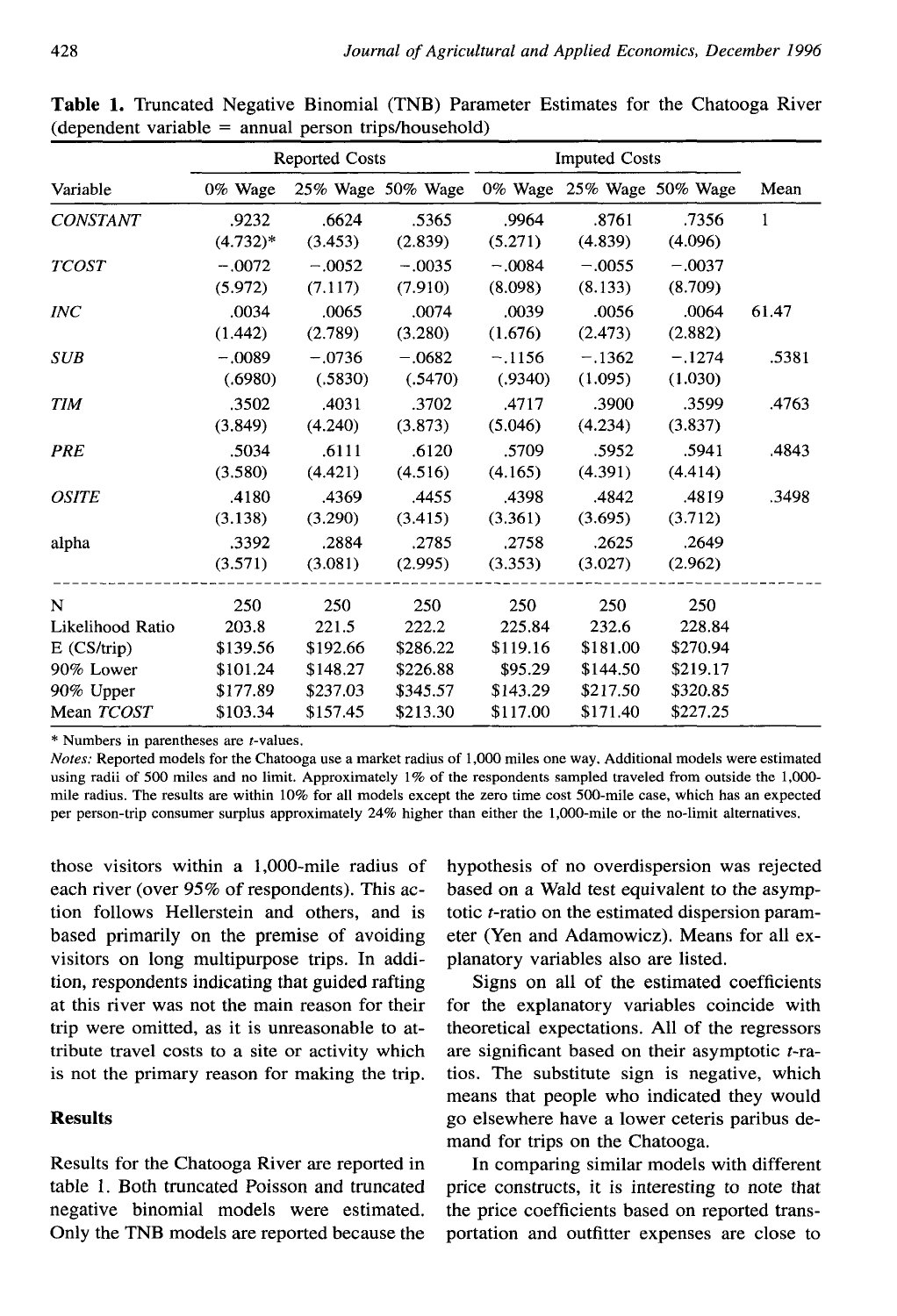|                  | <b>Reported Costs</b> |          |                   | <b>Imputed Costs</b> |                           |          |       |
|------------------|-----------------------|----------|-------------------|----------------------|---------------------------|----------|-------|
| Variable         | 0% Wage               |          | 25% Wage 50% Wage |                      | 0% Wage 25% Wage 50% Wage |          | Mean  |
| <b>CONSTANT</b>  | .8580                 | .9294    | .8503             | 1.193                | 1.067                     | .9334    | 1     |
|                  | $(2.597)*$            | (3.248)  | (3.094)           | (3.619)              | (3.735)                   | (3.395)  |       |
| <b>TCOST</b>     | $-.0075$              | $-.0073$ | $-.0052$          | $-.0112$             | $-.0080$                  | $-.0055$ |       |
|                  | (2.514)               | (4.934)  | (5.403)           | (4.345)              | (5.760)                   | (5.862)  |       |
| <b>INC</b>       | .0086                 | .0106    | .0118             | .0074                | .0101                     | .0115    | 58.23 |
|                  | (2.580)               | (3.776)  | (4.384)           | (2.304)              | (3.810)                   | (4.435)  |       |
| <b>SUB</b>       | $-.1571$              | $-.1324$ | $-.1275$          | $-.1557$             | $-.1343$                  | $-.1292$ | .6181 |
|                  | (.9500)               | (.8590)  | (.8460)           | (.9820)              | (.9030)                   | (.8770)  |       |
| <b>PRE</b>       | .5661                 | .5532    | .5546             | .5263                | .5355                     | .5436    | .4931 |
|                  | (3.486)               | (3.584)  | (3.591)           | (3.329)              | (3.532)                   | (3.559)  |       |
| <b>OSITE</b>     | .0742                 | .1125    | .1177             | .0870                | .1206                     | .1229    | .3959 |
|                  | (.5170)               | (.8200)  | (.858)            | (.6410)              | (.9120)                   | (.9160)  |       |
| alpha            | .4413                 | .3520    | .3395             | .3601                | .3095                     | .3130    |       |
|                  | (3.753)               | (3.749)  | (3.774)           | (3.687)              | (3.662)                   | (3.712)  |       |
| N                | 163                   | 163      | 163               | 163                  | 163                       | 163      |       |
| Likelihood Ratio | 197.5                 | 205.7    | 209.1             | 207.8                | 212.8                     | 213.8    |       |
| $E$ (CS/trip)    | \$133.73              | \$136.91 | \$191.29          | \$89.03              | \$124,70                  | \$182.50 |       |
| 90% Lower        | \$46.50               | \$91.41  | \$133.22          | \$55.43              | \$89,20                   | \$131.44 |       |
| 90% Upper        | \$222.95              | \$182.42 | \$249.36          | \$122.64             | \$160.21                  | \$233.56 |       |
| Mean TCOST       | \$43.62               | \$73.75  | \$103.85          | \$51.31              | \$81.29                   | \$111.39 |       |

**Table 2.** Truncated Negative Binomial (TNB) Parameter Estimates for the Nantahala River  $(dependent variable = annual person trips/household)$ 

\* Numbers in parentheses are t-values.

*Notes:* Reported models for the Nantahala use a market radius of 1,000 miles one way. Additional models were estimated using radii of 500 miles and no limit. Approximately 1% of the respondents sampled traveled from outside the 1,000-mile radius. The expected per trip consumer surplus estimates are uniformly lower for the 500-mile case than either the 1,000-mile or the no-limit alternatives by approximately 18% to  $25%$ .

their counterparts based on the constructed price models. This suggests that the assigned price of  $9.2¢$  per mile appears to be in line with reported variable travel expenses. This price is on the low end of the range used in the literature, which could well mean that results derived from higher mileage rates should be viewed with some caution.

Nantahala River results are reported in table 2, In general, the pattern of results is similar to that for the Chatooga River. One noticeable difference is that the price coefficients are larger across the board, indicating a greater price responsiveness for the Nantahala.

Per trip consumer surplus (CS) was estimated and is reported for each model and river combination at the bottoms of tables 1 and 2. Under the restrictions of the above count data models, per trip consumer surplus for the sample as well as for each individual is calculated as ( $-1/B_{tc}$ ), where  $B_{tc}$  is the parameter estimate on the travel cost variable. In addition, for each model, 90% confidence intervals are reported, based on the method of statistical differentials (Yen and Adamowicz), sample size, average travel cost, and likelihood ratio statistics.

The per trip surpluses are inversely proportional to the responsiveness of the models to price changes. Our models indicate point estimates for the per trip economic surplus of guided whitewater rafting on the Chatooga River between \$119 and \$286, depending mainly upon the level at which imputed travel time cost is included. The difference in mean consumer surplus per trip for both reported cost and imputed cost models varies dramatically for the time cost specification. Wage pro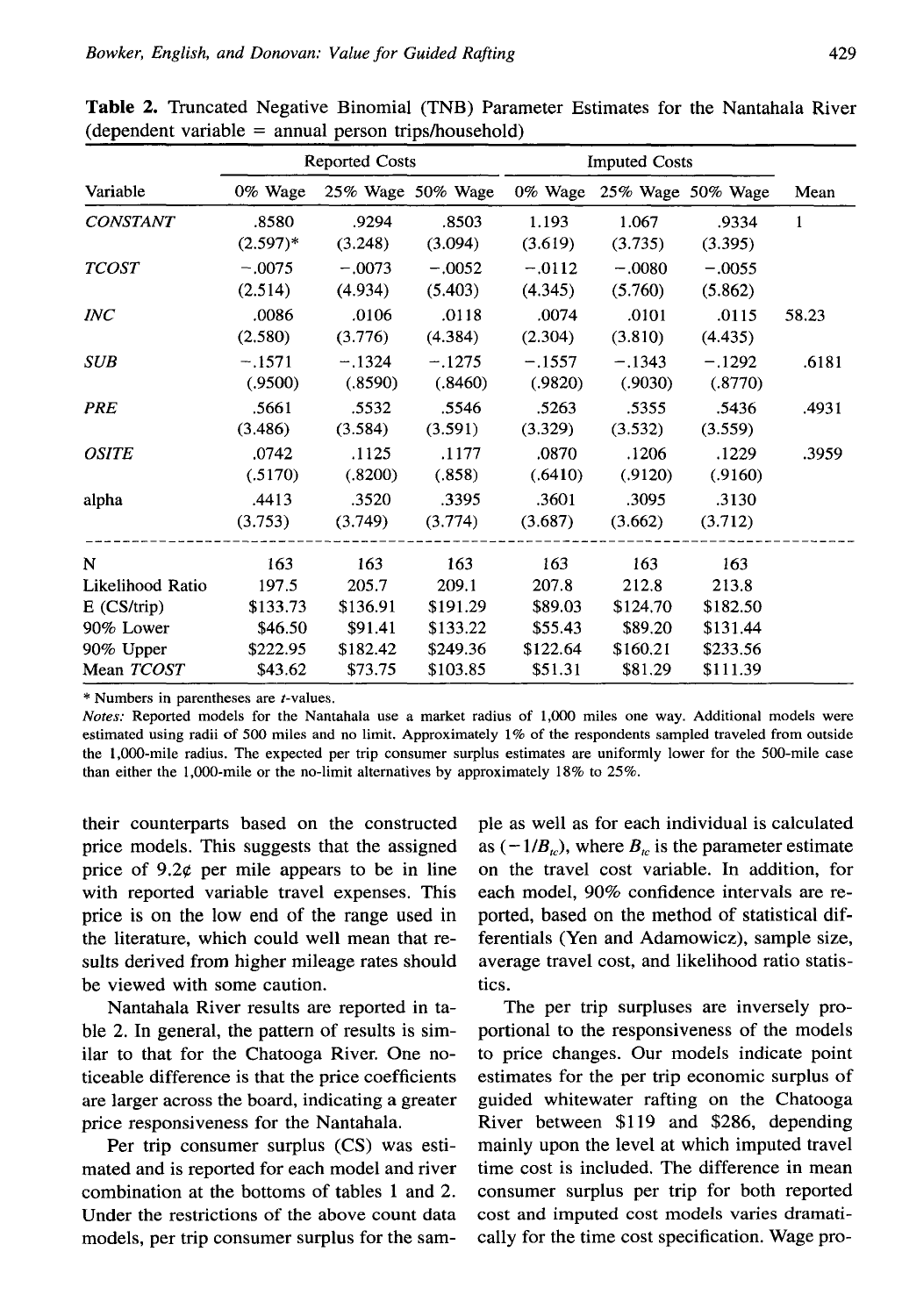portions used in this study bracket the majority of those reported in the literature and clearly demonstrate how sensitive consumer surplus estimates can be to assumptions about the inclusion of time.

For the Nantahala, the pattern of results again is similar. The point estimates of surplus values range from \$89 to \$191. Under each of the assumed models, the Chatooga per trip surplus exceeds that of the Nantahala by 4 to 49%, with five of six estimates falling between 34 and 49%. This difference seems reasonable when one considers the higher quality and better rapids on the Chatooga. Similar relationships between river quality and surplus were found by Sanders, Walsh, and McKean, and by Boyle, Welsh, and Bishop.

#### **Discussion**

For both rivers, the biggest difference in point estimates results from the level at which to include time cost, especially in the models where transportation costs are perfectly linear with distance traveled. While the time issue is still unresolved in the TCM literature (Mc-Kean, Johnson, and Walsh), we feel it is prudent to report results with and without estimated time costs so as to demonstrate the sensitivity of surplus estimates to a range of researcher-imposed judgments. For both of these rivers, it appears that consumer surplus estimates increase more than proportionally to wage fraction increases. It is unlikely that such volatility is unique to this study. Clearly, more research is necessary to address this issue, and there is probably no reason to expect a solution generalizable across the myriad of recreation demand applications. Perhaps one alternative which merits exploration is to include more qualitative dimensions in the TCM approach analogous to focus groups and debriefing in contingent valuation studies.

We also suggest that where possible, researchers should estimate and present results using both reported and imputed transportation costs. Such a procedure provides a useful comparison and a guide for research situations wherein reported expenses are unavailable. Too often, one mileage rate is subjectively chosen and one set of surplus estimates is derived and reported, leaving readers with no feel for the impacts of researcher judgments. Here, we favor the reported costs. While recall accuracy may be questioned, we think it reasonable to expect people to behave according to what they perceive their costs to be rather than according to an assumed linear distance function where all visitors have the same cost per mile. Nevertheless, such a hypothesis can be tested only in a controlled setting and should be a priority for future research.

Compared to other studies, our estimated values appear quite plausible. For example, in a Colorado study, Sanders, Walsh, and Mc-Kean found an average recreation trip consumer surplus across 11 high-quality rivers to be about \$63 (1983 dollars, or \$91 in 1994 dollars) using a participation weighted individual travel cost model. They also found a Hicksian surplus per trip of \$66 (or \$95 in 1994 dollars) using open-ended contingent valuation methods. Their results were not restricted to guided whitewater trips. Boyle, Welsh, and Bishop used dichotomous choice contingent valuation to value whitewater boating on the Colorado River running through the Grand Canyon and found a range of surplus values per trip for commercial passengers from \$127 to \$888 (1987 dollars, or \$159 to \$1,113 in 1994 dollars).

It is fairly evident that southern rivers like the Chatooga and Nantahala provide a considerable amount of surplus value to participants in guided whitewater rafting. In fact, this may be among the most highly valued forms of outdoor recreation with large participation rates. Like previous studies in other regions, we find that surplus and river quality (here we mean intensity and trip length) are directly related and that per trip consumer's surplus can approach \$300 depending on travel cost assumptions. However, unlike previous studies, our samples are not endogenously stratified and we account for truncation in our estimation.

Finally, our results should be interpreted with some caution for a number of reasons. First, by using the truncated count data models, we assume that the parametric relationship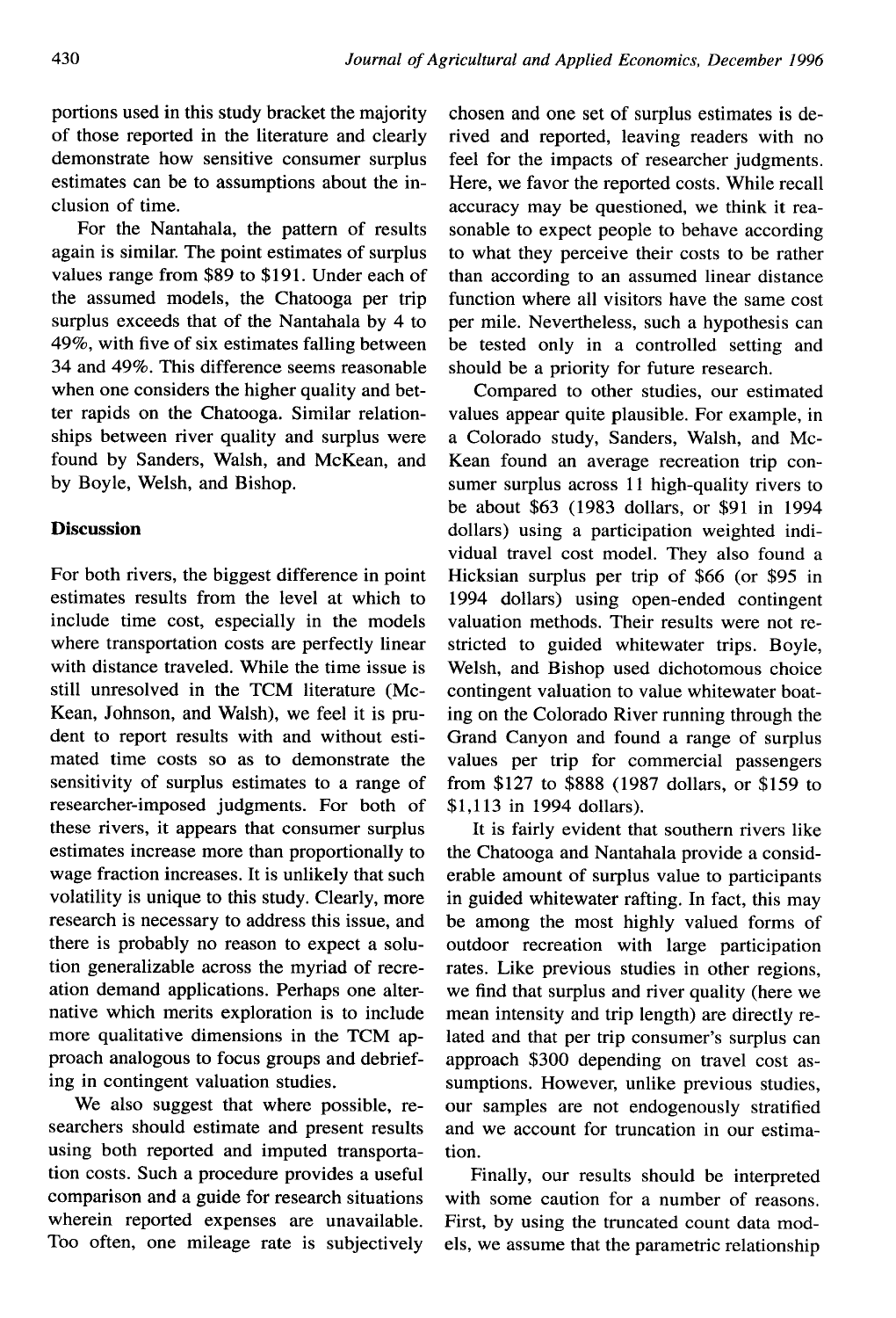estimated for participants holds for nonparticipants. This of course cannot be validated without nonparticipant information which, in situations like the present, is virtually impossible to obtain. In the only case we know of where an empirical test was done (Yen and Adamowicz), the authors found that inclusion of nonparticipant information and subsequent estimation with an untruncated model resulted in significantly lower consumer surplus estimates. While the Yen and Adamowicz findings could imply that our estimates are possibly high, there simply isn't sufficient evidence from one empirical trial to make any sound conclusions. However, their findings show that in the absence of nonparticipant information, the truncated count estimators performed better than any alternatives.

We should also note that our estimates are limited to users who likely have the highest values for the sites. This results from following convention and trimming our sample to include only those respondents listing guided whitewater rafting at the chosen river to be the primary purpose of their trip. For the Chatooga, this meant deleting 19% of the respondents, and for the Nantahala, 36% were deleted. While our estimates represent the largest group of users in both cases, any type of meaningful aggregation would have to account for the nonprimary purpose participants. One alternative would be to obtain information on costs and distances necessary to deviate from the main destination in order to participate on the guided rafting trip and attempt a pooled model. Alternatively, a conservative lower bound for aggregation would, of course, be zero.

#### **References**

- Adamowicz, W.L., J.J. Fletcher, and T, Graham-Tomasi. "Functional Form and the Statistical Properties of Welfare Measures. " *Amer. J. Agr. Econ. 71(* 1989):414–21,
- Bergstrom, J.B., and H.K. Cordell. "An Analysis of the Demand for and Value of Outdoor Recreation in the United States." J. Leisure Res. 23(1991):67-86.
- Boyle, K.J., M.P. Welsh, and R.C. Bishop. "The Role of Question Order and Respondent Expe-

rience in Contingent Valuation Studies. " *J. Environ. Econ. and Manage. 25(* 1993):S80–S99.

- Brown, G., and R. Mendelsohn. "The Hedonic Travel Cost Method. " *Rev. Econ. and Statis. 66(1984):427-33.*
- Creel, M.D., and J.B. Loomis. "Theoretical and Empirical Advantages of Tiuncated Count Data Estimators for Analysis of Deer Hunting in California." *Amer. J, Agr. Econ. 72(* 1990):434–41.
- Englin, J., and J.S. Shonkwiler. "Estimating Social Welfare Using Count Data Models: An Application to Long-Run Recreation Demand Under Conditions of Endogenous Stratification and Truncation." *Rev. Econ. and Statis. 77(1995): 104–12,*
- English, D.B.K., and J.M. Bowker. "Sensitivity of Whitewater Rafting Consumer's Surplus to Pecuniary Travel Cost Specifications. " *J. Environ. Manage. 47(1996):79–91.*
- Fletcher, J.J., W.L. Adamowicz, and T. Graham-Tomasi. "The Travel Cost Model of Recreation Demand: Theoretical and Empirical Issues." *Leisure Sci. 12(1990):* 119–47.
- Freeman, A.M. *The Measurement of Environmental and Resource Values: Theory and Methods.* Washington DC: Resources for the Future, 1993.
- Hellerstein, D. "Using Count Data Models in Travel Cost Analysis with Aggregate Data. " *Amer. J, Agr. Econ. 73(1991):660–66.*
- Layman, R.D., J.R. Boyce, and K.R. Criddle. "Economic Valuation of the Chinook Salmon Sport Fishery of the Gulkana River, Alaska, Under Current and Alternate Management Plans. " *Land Econ. 72(1996):* 113–28.
- Mateja, J. "National Vehicle Study Shows Rising Price of Hitting the Road." *Athens* [Georgia] *Banner-Herald (14* April 1995):20. AP Wire Service, *Chicago Tribune.*
- McConnell, K.E. "Model Building and Judgment: Implications for Benefit Transfers with Travel Cost Models." *Water Resour. Res. 28,3(1992): 695–700.*
- McKean, J.R., D.M. Johnson, and R.G. Walsh. "Valuing Time in Travel Cost Demand Analysis: An Empirical Investigation." Land Econ. 71(1995):96-105.
- Randall, A. "A Difficulty with the Travel Cost Method." *Land Econ. 70(1994):88–96.*
- Ribaudo, M.O., and D.J. Epp. "The Importance of Sample Discrimination in Using the Travel Cost Method to Estimate the Benefits of Improved Water Quality." *Land Econ. 60(1984):397–403.*
- Richards, M.T., D.A. King, T.C. Daniel, and T.C. Brown. "The Lack of an Expected Relationship